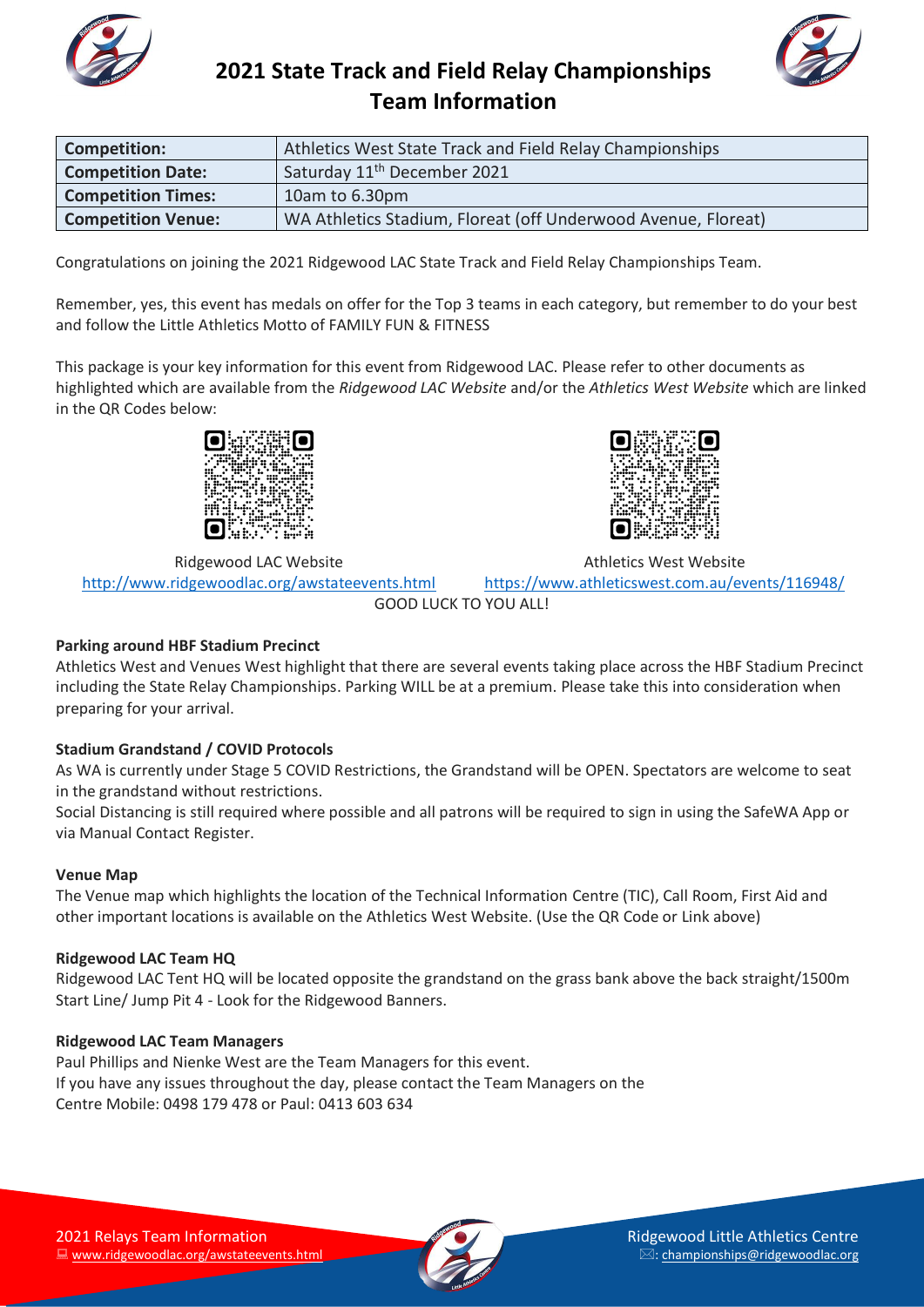



### **Arrival Information**

All athletes MUST arrive at the WA Athletics Stadium **no less than 45 minutes prior** to your Call Room Entry Time. Please be aware that parking for this event is at a premium and parking close to the stadium may not be available when you arrive.

Once you arrive at the stadium, please head to the **Ridgewood LAC Team HQ** to check in as noted below:

### *Track Athletes*

Track Athletes are to check in with your Coach/Squad Manager on arrival at the stadium.

Track Coaches/Squad Managers may require athletes to arrive earlier than the Ridgewood LAC Team Management time to ensure adequate time for warm ups and preparation etc.

Track Coaches/Squad Managers must sign in at the **Ridgewood LAC Team HQ** to confirm all athletes are present **no later than 30 minutes prior to the Call Room Entry Time**.

All members of the team must enter the Call Room together. The timetable of events is included later in this document and is correct as of Tuesday  $7<sup>th</sup>$  December – Please confirm times on the AW Website on Friday evening to ensure no late changes have occurred.

### *Field*

Field Athletes are required to check in at the **Ridgewood LAC Team HQ** to confirm you are competing **no later than 30 minutes prior to the Call Room Entry Time**. The timetable of events and competing athletes is included later in this document and is correct as of Tuesday 7<sup>th</sup> December – Please confirm times on the AW Website on Friday evening to ensure no late changes have occurred.

No field athlete will miss an event due to a clash based on the structure of the timetable, however if athletes are contesting two field events that follow each other, athletes must inform the Call Room on their arrival for their first event, so the Call Room Officials are aware. These athletes are highlighted in Yellow in the team list below and on the check in sheet at the Ridgewood LAC Team HQ.

### **Call Room**

As detailed in the Athletics West Technical Rules and Regulations for this event, the Call Room is located at the 100m Start Line end of the stadium.

Track Athletes will enter 20 minutes prior to event start time (All Team Members must enter the Call Room together)

Field Athletes will enter 35 minutes prior to event start time (Individual Athletes competing in each event.) *PLEASE NOTE THERE WILL BE NO ANNOUNCEMENTS RELATING TO CALL ROOM ENTRIES.*

Athletes and Teams are responsible for knowing what time they need to enter the Call Room and to be at the Call Room ON TIME. Failure to attend the Call Room on time, may result in an athlete/team being unable to compete.

### **Final Teams**

The Final Teams listed for Ridgewood LAC are listed at the end of this document with the RW Check In Time, Call Room Time and Event Start Times. (Please note these times are correct as of Tuesday 7<sup>th</sup> December. PLEASE check the AW Website on Friday evening for the final timetable to ensure you arrive on time. Athletes with significant changes will be contacted prior to the weekend.

### **Parent Volunteer Roster**

As with all athletics events, parents are required to assist on sites to ensure the smooth running of the event. As previously communicated all Coaches/Squad Managers are listed as completing a roster for this event. All other families are expected to make themselves available to complete ONE roster as selected from the Roster Availability. If you have selected your roster, Ridgewood LAC sincerely thanks you for your assistance at this event. If you are yet to select a roster, please scan the QR Code and select a roster.



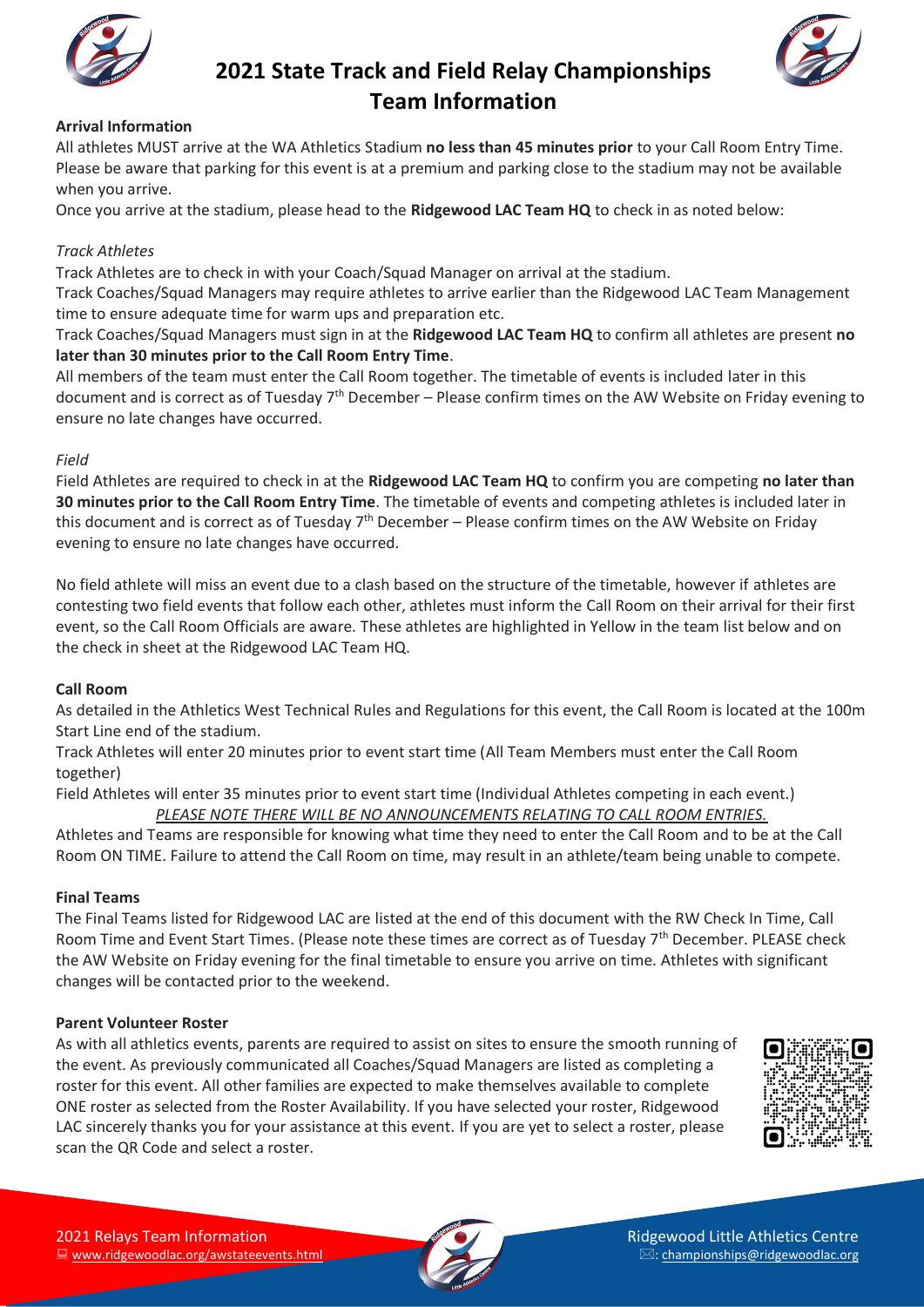



### **Roster Check In**

Please sign in for your roster at the **Ridgewood LAC Tent HQ** and then proceed to the **Technical Information Centre (TIC)** which is located near the stadium entry point and Call Room. The Map is included in the Athletics West section below.

The Athletics West appointed Key Officials will be able to answer any questions you have. Please familiarise yourself with the location of your Roster Site and of course your child's site by checking the Venue Map available on the Athletics West website or on the maps at the TIC.

Volunteers must wear a hat, have enclosed shoes, and take a water bottle with them to site.

### **Uniform**

As this is a State Championship event, ALL Athletes must compete in the approved Ridgewood LAC Uniform (Singlet and Shorts). If you require Centre Uniform, please contact us ASAP and go to Centre Training on Thursday to purchase uniform.

Athletes may wear a second pair of shorts (compression shorts) underneath the Ridgewood Shorts. These must be either plain black, skin colour or Ridgewood Blue. If any logos are present, these must not exceed 7cm x 5cm (size of a matchbox)

### **Spikes**

Please refer to the Technical Rules and Regulations (included on the Athletics West Website) for the usage and wearing of spiked shoes.

U9/10 - No Spikes Permitted

U11-12 - Spikes in 4x100m Relay, Long Jump, Triple Jump and Javelin

U13-17 - Spikes in 4x100m Relay, 4x400m Relay, Medley Relay, Long Jump, Triple Jump and Javelin

### **4x200m Relay – Rule Change for 2021 Championships**

As per the updated Rules and Regulations, the 4x200m Relay will be conducted completely IN LANES. Athletes are to remain in their lanes for the entire race. Changeover Zones will be clearly marked on the track. For more information, please refer to the documentation of the Athletics West Website.

### **Field Event Scoring**

Field Events will be scored using the Combined Event Scoring Tables with the combined score across the four events determining the medallists.

### **Protests and Appeals**

If there is any requirement to potentially protest a result or event:

For Track events please liaise with the Team Coach/Squad Manager who will then liaise with the Ridgewood LAC Team Managers.

For Field Events, please liaise with the Ridgewood LAC Team Managers directly.

Only the **Ridgewood LAC Team Managers** can submit protests and appeals. This will cost \$55 which is to be covered by the Team/Athlete who wishes to lodge the protest.

### **Social Media Coverage**

Don't forget to follow Ridgewood LAC on Facebook and Instagram for photos and updates from the event. The Ridgewood LAC Team Managers and Championships Team will endeavour to upload "Medal Alerts" as soon as practical throughout the day. If you win a medal, make sure you get a photo in our "RLAC Medal Alert" photo frame for inclusion in our socials.

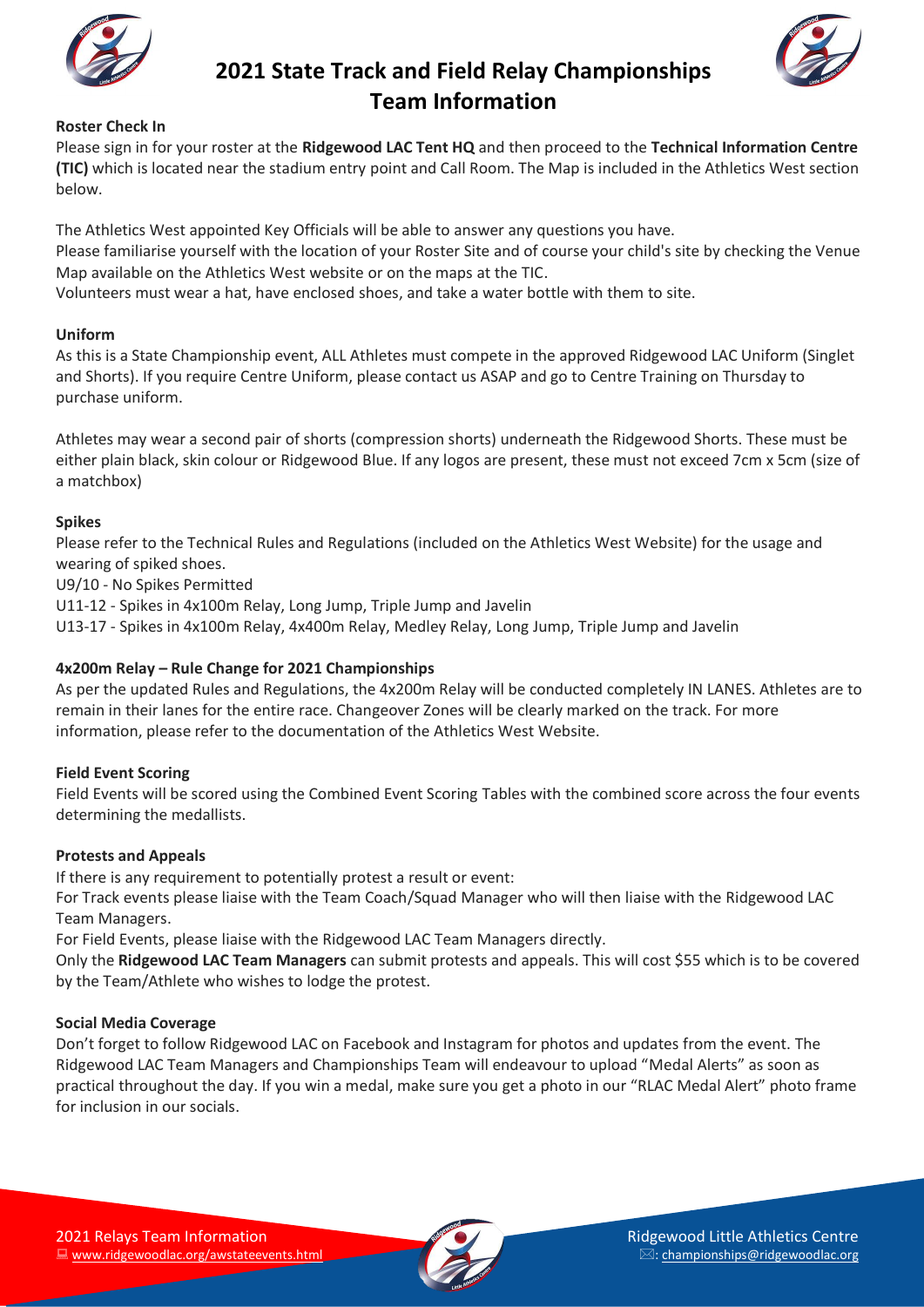



### **Final Ridgewood Notes**

Ridgewood LAC have put in a lot of time and effort behind the scenes to ensure that not only are we well represented as a Centre, but the athletes themselves are able to do their very best and have fun at this very prestigious event.

If you are having difficulties getting athletes to the stadium on Saturday, please ask for assistance, as this is a TEAM event we need to ensure ALL athletes arrive on time.

### **Contact prior to the event**

If you have any questions, queries or concerns about anything relating to this event, please contact us via email: [championships@ridgewoodlac.org](mailto:championships@ridgewoodlac.org)

All enquiries must go through Ridgewood LAC and not be directed to Athletics West.

### **On the day contact**

Paul and Nienke are the Team Managers and will be available to assist you in whatever way needed. Don't forget, if you are running late or can't find the team, call: **0498 179 478** OR **0413 603 634**

Please come to the Ridgewood LAC Tent HQ for a great view of the arena and to support all the Ridgewood athletes competing.

On behalf of the Ridgewood LAC Board, thank you to all the coaches and volunteers who are assisting across the day Congratulations to all the selected athletes, good luck for your events, enjoy the competition and…

GO RIDGEWOOD!!!!

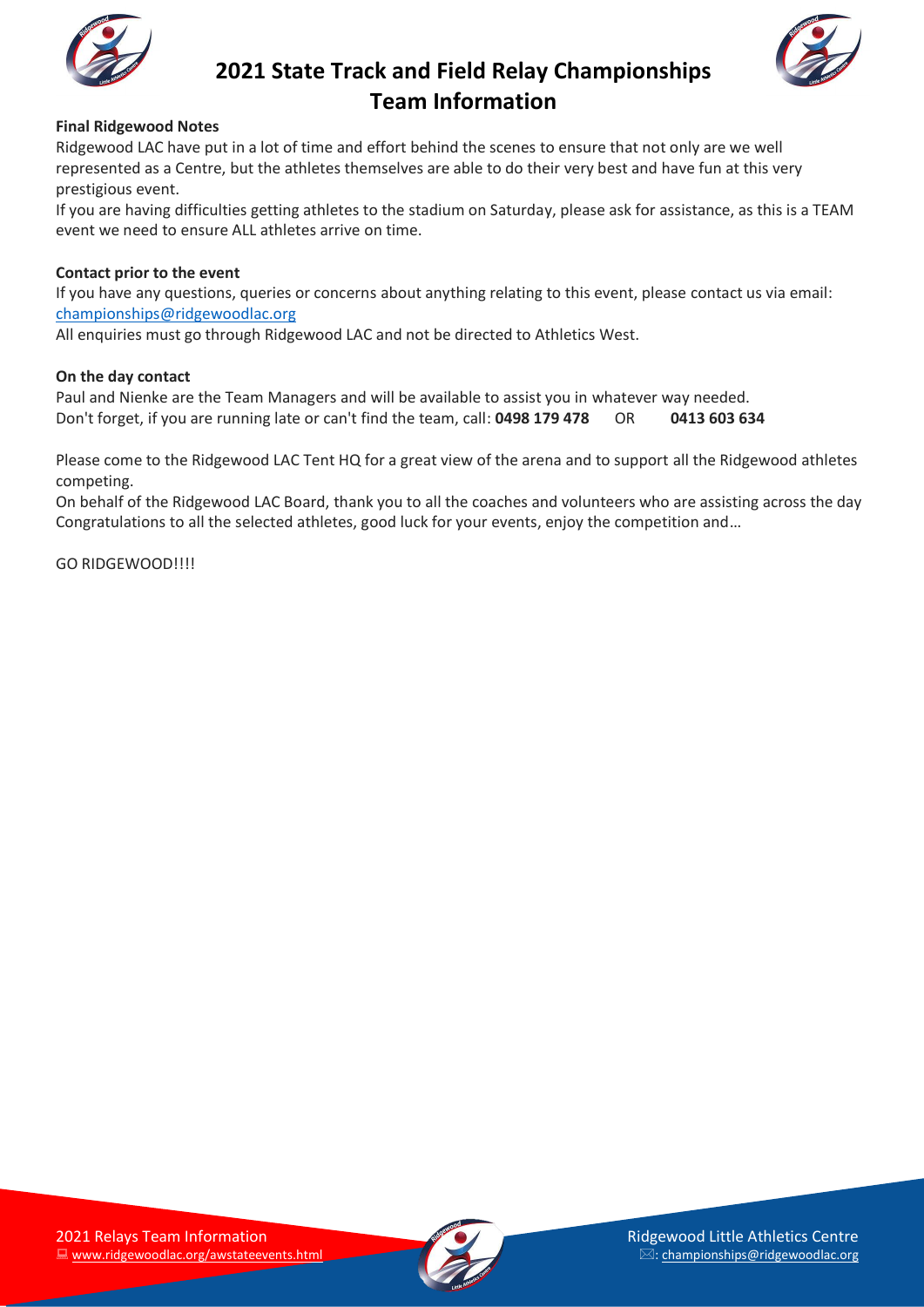



**TIMETABLE UPDATED WEDNESDAY 8TH DECEMEBER 2021**

#### **Ridgewood LAC 4x400m Track Relay Squads (U11 TO U17) – TIMED FINALS**

### *Coaches – Please note RW Tent Check In Time*

| 2021 STATE TRACK & FIELD RELAY CHAMPIONSHIPS - TRACK PROGRAM |                        |                       |                                                                                                    |          |              |            |                 |             |  |
|--------------------------------------------------------------|------------------------|-----------------------|----------------------------------------------------------------------------------------------------|----------|--------------|------------|-----------------|-------------|--|
| <b>RW Athlete 1</b>                                          | <b>RW Athlete 2</b>    | <b>RW Athlete 3</b>   | Call Room<br><b>RW Tent Check</b><br><b>RW Athlete 4</b><br><b>Event Start Time</b><br>Opens<br>In |          | Age<br>Group | Gender     |                 |             |  |
| Ameleah Ford                                                 | Ashleigh Fox           | Indianna Malone       | Emma<br>McDermott                                                                                  | 9:10 AM  | 9:40 AM      | 10:00 AM   | U11             | Girls       |  |
| <b>Travis Deane</b>                                          | AJ Steyn               | Witahana Pakau        | Pedro Manzoli                                                                                      | 9:20 AM  | 9:52 AM      | $10:12$ AM | U11             | Boys        |  |
| Mia Shelley                                                  | Anna Asante-<br>Nimako | Shanelle Tica         | Tahraya Ward<br>9:35 AM                                                                            |          | 10:04 AM     | 10:24 AM   | U12             | Girls       |  |
| Zaine Calcott                                                | Jaison Jaschinsky      | Jayden Venter         | Keenan Munro                                                                                       | 9:45 AM  | 10:16 AM     | 10:36 AM   | U12             | Boys        |  |
| Summer<br>Adams                                              | Dreyah Deane           | Piper Goeree          | Sienna Robert                                                                                      | 10:00 AM |              | 10:48 AM   | U13             | Girls       |  |
| Jeremie<br>Lapierre                                          | George Clune           | Zachary Hoar          | Jaxon McQuoid                                                                                      | 10:10 AM | 10:40 AM     | 11:00 AM   | U13             | <b>Boys</b> |  |
| Tyleaa Ward                                                  | Alyssa Torrance        | Mia Haast             | Makaila Harnett                                                                                    | 10:20 AM | 10:52 AM     | $11:12$ AM | U14             | Girls       |  |
| <b>Thomas Smith</b>                                          | Zachary Houston        | <b>Will Parkinson</b> | Jack Kirkhouse                                                                                     | 10:35 AM | 11:04 AM     | 11:24 AM   | U14             | Boys        |  |
| Jamie Deane                                                  | George Holmes          | Hawaiki<br>Tichborne  | <b>Ashton Brewell</b>                                                                              | 10:45 AM | 11:16 AM     | 11:36 AM   | U <sub>15</sub> | <b>Boys</b> |  |
| Aron Koch                                                    | Lachlan Fisher         | <b>Bailey Taig</b>    | Declan Morrison                                                                                    | 11:10 AM | 11:40 AM     | 12:00 PM   | U17             | <b>Boys</b> |  |

### **TIMETABLE UPDATED WEDNESDAY 8TH DECEMEBER 2021 Ridgewood LAC 4x200m Track Relay Squads (U9 & U10) – TIMED FINALS**

#### *Coaches – Please note RW Tent Check In Time*

|                         | 2021 STATE TRACK & FIELD RELAY CHAMPIONSHIPS - TRACK PROGRAM |                          |                              |                            |                    |                     |                |              |  |  |
|-------------------------|--------------------------------------------------------------|--------------------------|------------------------------|----------------------------|--------------------|---------------------|----------------|--------------|--|--|
| RW Athlete 1            | RW Athlete 2                                                 | <b>RW Athlete 3</b>      | <b>RW Athlete 4</b>          | <b>RW Tent Check</b><br>In | Call Room<br>Opens | Event Start<br>Time | Age<br>Group   | Gender       |  |  |
| Amelia<br><b>Barnes</b> | Ivy Warburton                                                | Dillan Martinovich       | Kamika Pitout                | 11:30 AM                   | 12:00 PM           | 12:20 PM            | U9             | <b>Girls</b> |  |  |
| Ryder Elliss            | Te ariki<br>Tichborne                                        | Jaxson Locke             | Carter van der<br>Westhuyzen | 11:35 AM                   | 12:06 PM           | 12:26 PM            | U <sub>9</sub> | <b>Boys</b>  |  |  |
| Muna<br>Ezeonwu         | Ela Mulimbi                                                  | Jasper Asante-<br>Nimako | Violet Pakau                 | 11:45 AM                   | 12:15 PM           | 12:35 PM            | U10            | <b>Girls</b> |  |  |
| Divan Vilioen           | Connor Young                                                 | Lionel Woodley           | Logan Oakes                  | 11:50 AM                   | $12:21 \, PM$      | 12:41 PM            | U10            | <b>Boys</b>  |  |  |

### **TIMETABLE UPDATED WEDNESDAY 8TH DECEMEBER 2021 Ridgewood LAC Mixed Medley (200, 200, 400, 800) Track Relay Squads**

*Coaches – Please note RW Tent Check In Time*

| 2021 STATE TRACK & FIELD RELAY CHAMPIONSHIPS - TRACK PROGRAM |              |                 |                    |                  |                                            |           |             |        |  |  |
|--------------------------------------------------------------|--------------|-----------------|--------------------|------------------|--------------------------------------------|-----------|-------------|--------|--|--|
| RW Athlete 1                                                 | RW Athlete 2 | RW Athlete 3    | RW Athlete 4       | RW Tent Check In | Call Room Opens Event Start Time Age Group |           |             | Gender |  |  |
| Chloe Reeve                                                  | Mia Conrov   | Declan Morrison | <b>Bailey Taig</b> | 12:10 PM         | $12:40 \text{ PM}$                         | $1:00$ PM | $U15 - U17$ | Mixed  |  |  |

**TIMETABLE UPDATED WEDNESDAY 8TH DECEMEBER 2021 Ridgewood LAC 4x100m Track Relay Squads (U9 TO U17) - HEATS**

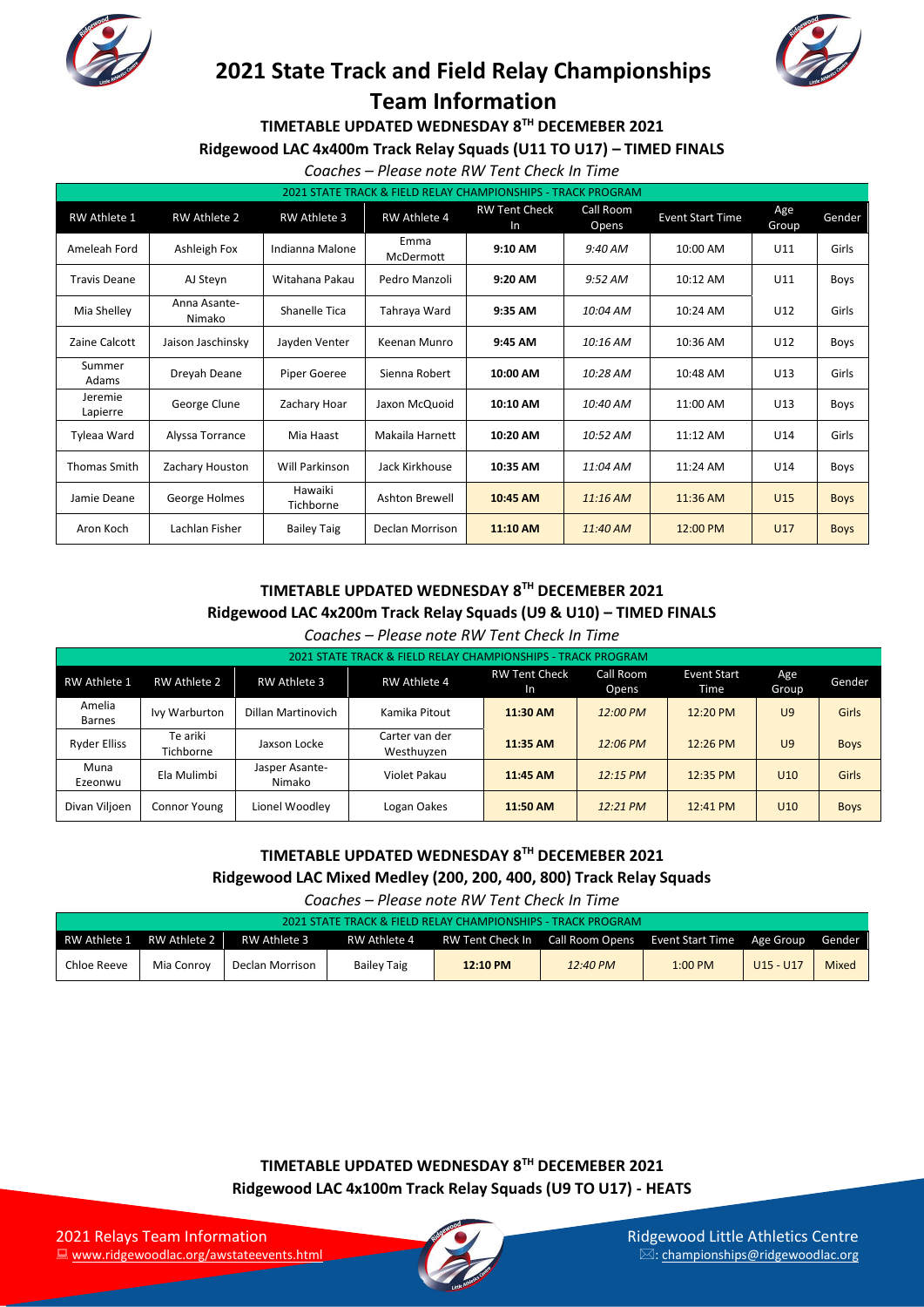

# **2021 State Track and Field Relay Championships**



**Team Information**

*Coaches – Please note RW Tent Check In Time*

*U14 Boys and U15 Boys have gone to STRAIGHT FINALS*

| 2021 STATE TRACK & FIELD RELAY CHAMPIONSHIPS - TRACK PROGRAM |                       |                          |                              |                            |                    |                            |              |             |  |
|--------------------------------------------------------------|-----------------------|--------------------------|------------------------------|----------------------------|--------------------|----------------------------|--------------|-------------|--|
| RW Athlete 1                                                 | <b>RW Athlete 2</b>   | <b>RW Athlete 3</b>      | <b>RW Athlete 4</b>          | <b>RW Tent</b><br>Check In | Call Room<br>Opens | <b>Event Start</b><br>Time | Age<br>Group | Gend<br>er  |  |
| Aron Koch                                                    | Charlie<br>Williams   | Zack Warburton           | Declan Morrison              | 1:55 PM                    | $2:26$ PM          | 2:46 PM                    | U17          | <b>Boys</b> |  |
| Ameleah Ford                                                 | Emma<br>McDermott     | Jahrya Rota              | Indianna Malone              | 2:00 PM                    |                    | 2:50 PM                    | U11          | Girls       |  |
| <b>Riley Parr</b>                                            | Witahana<br>Pakau     | Pedro Manzoli            | <b>Travis Deane</b>          | 2:10 PM                    |                    | 2:58 PM                    | U11          | <b>Boys</b> |  |
| Mia Shelley                                                  | Kaiya Puki            | Anna Asante-<br>Nimako   | Shanelle Tica<br>2:15 PM     |                            | $2:46$ PM          | 3:06 PM                    | U12          | Girls       |  |
| Zaine Calcott                                                | Oliver Clarke         | Jayden Venter            | Liam Barnes                  | 2:25 PM                    | 2:54 PM            | $3:14$ PM                  | U12          | Boys        |  |
| Amelia<br><b>Barnes</b>                                      | Ivy Warburton         | Dillan Martinovich       | Kamika Pitout                | 2:30 PM                    | $3:02$ PM          | 3:22 PM                    | U9           | Girls       |  |
| <b>Ryder Elliss</b>                                          | Te ariki<br>Tichborne | Jaxson Locke             | Carter van der<br>Westhuyzen | 2:40 PM                    | 3:10 PM            | 3:30 PM                    | U9           | Boys        |  |
| Muna<br>Ezeonwu                                              | Ela Mulimbi           | Jasper Asante-<br>Nimako | Violet Pakau                 | 2:50 PM                    | 3:22 PM            | 3:42 PM                    | U10          | Girls       |  |
| Divan Viljoen                                                | <b>Connor Young</b>   | Lionel Woodley           | Logan Oakes                  | 3:00 PM                    | 3:30 PM            | 3:50 PM                    | U10          | Boys        |  |
| Summer<br>Adams                                              | Bella<br>Muncaster    | Dreyah Deane             | Piper Goeree                 | 3:10 PM                    | 3:38 PM            | 3:58 PM                    | U13          | Girls       |  |
| Jeremie<br>Lapierre                                          | George Clune          | Charlie Houston          | Jaxon McQuoid                | 3:15 PM                    | $3:46$ PM          | 4:06 PM                    | U13          | <b>Boys</b> |  |
| Tyleaa Ward                                                  | Alyssa Torrance       | Azalyiah<br>Ackerman     | Olivia Brock                 | 3:25 PM                    | 3:54 PM            | 4:14 PM                    | U14          | Girls       |  |

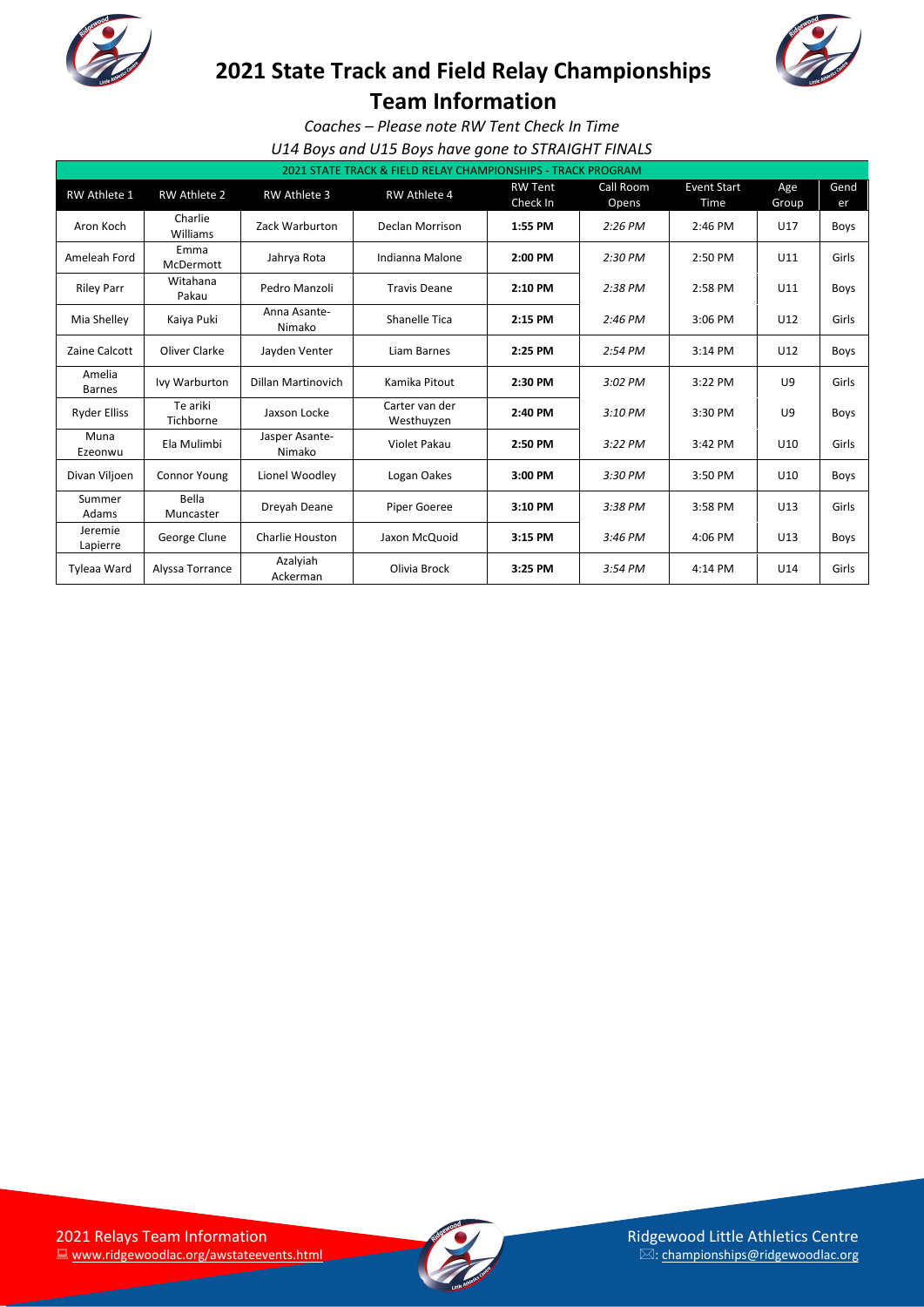



**TIMETABLE UPDATED WEDNESDAY 8TH DECEMEBER 2021**

**Ridgewood LAC 4x100m Track Relay Squads (U9 TO U17) – FINALS**

*Teams need to qualify from the Heats to contest the finals*

*Coaches – Please note RW Tent Check In Time*

*(U14B & U15B Straight Finals)*

| 2021 STATE TRACK & FIELD RELAY CHAMPIONSHIPS - TRACK PROGRAM (FINALS) |                       |                           |                              |                            |                    |                            |                |             |  |
|-----------------------------------------------------------------------|-----------------------|---------------------------|------------------------------|----------------------------|--------------------|----------------------------|----------------|-------------|--|
| RW Athlete 1                                                          | <b>RW Athlete 2</b>   | <b>RW Athlete 3</b>       | <b>RW Athlete 4</b>          | <b>RW Tent</b><br>Check In | Call Room<br>Opens | <b>Event Start</b><br>Time | Age<br>Group   | Gend<br>er  |  |
| Thomas<br>Smith                                                       | <b>Tyson Smith</b>    | Jack Kirkhouse            | Zachary Houston              | 3:30 PM                    | 4:02 PM            | 4:22 PM                    | U14            | <b>Boys</b> |  |
| Jamie Deane                                                           | George Holmes         | Hawaiki Tichborne         | Kaeden McQuoid               | 3:40 PM                    | 4:10 PM            | 4:30 PM                    | U15            | <b>Boys</b> |  |
| Aron Koch                                                             | Charlie<br>Williams   | Zack Warburton            | <b>Declan Morrison</b>       | 3:45 PM                    |                    | 4:38 PM                    | U17            | <b>Boys</b> |  |
| Amelia<br><b>Barnes</b>                                               | Ivy Warburton         | <b>Dillan Martinovich</b> | Kamika Pitout                | 3:55 PM                    | 4:26 PM            | 4:46 PM                    | U <sub>9</sub> | Girls       |  |
| <b>Ryder Elliss</b>                                                   | Te ariki<br>Tichborne | Jaxson Locke              | Carter van der<br>Westhuyzen | 4:00 PM                    |                    | 4:50 PM                    | U <sub>9</sub> | <b>Boys</b> |  |
| Muna<br>Ezeonwu                                                       | Ela Mulimbi           | Jasper Asante-<br>Nimako  | Violet Pakau                 | 4:05 PM                    | $4:34$ PM          | 4:54 PM                    | U10            | Girls       |  |
| Divan Viljoen                                                         | <b>Connor Young</b>   | Lionel Woodley            | Logan Oakes                  | 4:10 PM                    | 4:38 PM            | 4:58 PM                    | U10            | <b>Boys</b> |  |
| Ameleah Ford                                                          | Emma<br>McDermott     | Jahrya Rota               | Indianna Malone              | 4:10 PM                    | 4:42 PM            | 5:02 PM                    | U11            | Girls       |  |
| <b>Riley Parr</b>                                                     | Witahana<br>Pakau     | Pedro Manzoli             | <b>Travis Deane</b>          | 4:15 PM                    | 4:46 PM            | 5:06 PM                    | U11            | <b>Boys</b> |  |
| Mia Shelley                                                           | Kaiya Puki            | Anna Asante-<br>Nimako    | Shanelle Tica                | 4:20 PM                    | 4:50 PM            | 5:10 PM                    | U12            | Girls       |  |
| Zaine Calcott                                                         | Oliver Clarke         | Jayden Venter             | Liam Barnes                  | 4:25 PM                    | 4:54 PM            | 5:14 PM                    | U12            | <b>Boys</b> |  |
| Summer<br>Adams                                                       | Bella<br>Muncaster    | Dreyah Deane              | <b>Piper Goeree</b>          | 4:30 PM                    | 4:58 PM            | 5:18 PM                    | U13            | Girls       |  |
| Jeremie<br>Lapierre                                                   | George Clune          | Charlie Houston           | Jaxon McQuoid                | 4:30 PM                    | 5:02 PM            | 5:22 PM                    | U13            | <b>Boys</b> |  |
| Tyleaa Ward                                                           | Alyssa Torrance       | Azalyiah<br>Ackerman      | Olivia Brock                 | 4:35 PM                    | 5:06 PM            | 5:26 PM                    | U14            | Girls       |  |

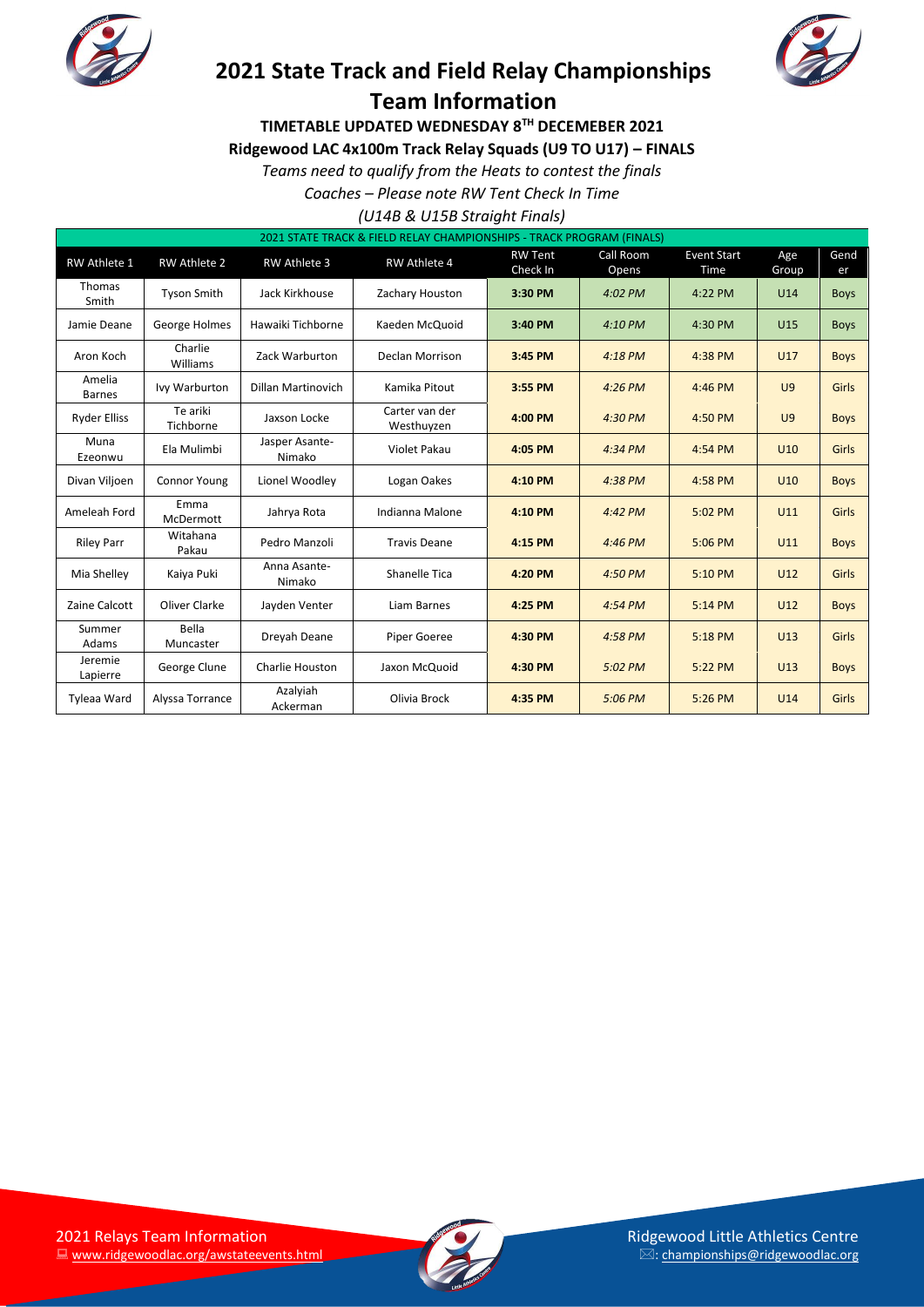



### **Ridgewood LAC Field Event Athletes – Session 1 (U9B, U9G, U10B, U10G, U12B, U12G, U14B, U14G)**

*Athletes – Please note RW Tent Check In Times*

| 2021 STATE TRACK & FIELD RELAY CHAMPIONSHIPS - FIELD EVENTS |                  |                                                         |                         |     |        |               |       |                 |                |
|-------------------------------------------------------------|------------------|---------------------------------------------------------|-------------------------|-----|--------|---------------|-------|-----------------|----------------|
| <b>RW Athlete</b>                                           | RW Tent Check In | Call Room Opens                                         | <b>Event Start Time</b> | Age | Gender | Event         | Type  | Location        | Weight         |
| Quin Parkinson                                              | 9:30 AM          | 9:55 AM                                                 | 10:30 AM                | U9  | Girls  | Long Jump     | Final | Jump Pit 2      |                |
| Logan Arthur                                                | 9:30 AM          | 9:55 AM                                                 | 10:30 AM                | U9  | Boys   | <b>Discus</b> | Final | Dis 1           | 500            |
| Sienna Kehoe                                                | 9:30 AM          | 9:55 AM                                                 | 10:30 AM                | U10 | Girls  | <b>Discus</b> | Final | Dis 2           | 500            |
| Nevaeh Arthur                                               | 9:30 AM          | 9:55 AM                                                 | 10:30 AM                | U12 | Girls  | Shot Put      | Final | SP <sub>3</sub> | $\overline{2}$ |
| Joshua Phillips                                             | 9:30 AM          | 10:00 AM                                                | 10:35 AM                | U10 | Boys   | Turbo Javelin | Final | Jav 1           |                |
| <b>Shanley Harrison</b>                                     | 9:30 AM          | 10:00 AM                                                | 10:35 AM                | U14 | Girls  | Long Jump     | Final | Jump Pit 1      |                |
| <b>Brayden Phillips</b>                                     | 9:30 AM          | 10:00 AM                                                | 10:35 AM                | U14 | Boys   | Shot Put      | Final | SP <sub>2</sub> | 3              |
| Hoani-Jay Tichborne                                         | 9:30 AM          | 10:00 AM                                                | 10:35 AM                | U12 | Boys   | Triple Jump   | Final | Jump Pit 3      |                |
|                                                             |                  |                                                         |                         |     |        |               |       |                 |                |
| <b>Isabel Young</b>                                         | 10:30 AM         | 10:55 AM                                                | 11:30 AM                | U9  | Girls  | <b>Discus</b> | Final | Dis 1           | 500            |
| Luke Panossian                                              | 10:30 AM         | 10:55 AM                                                | 11:30 AM                | U9  | Boys   | Long Jump     | Final | Jump Pit 3      |                |
| <b>Travarn Ackerman</b>                                     | 10:30 AM         | 10:55 AM                                                | 11:30 AM                | U12 | Boys   | <b>Discus</b> | Final | Dis 2           | 750            |
| <b>Emily Hatchett</b>                                       | 10:30 AM         | 10:55 AM                                                | 11:30 AM                | U14 | Girls  | Javelin       | Final | Jav 1           | 400            |
| <b>Hunter Etchells</b>                                      | 10:30 AM         | 10:55 AM                                                | 11:35 AM                | U10 | Boys   | Long Jump     | Final | Jump Pit 1      |                |
| Lexis Muncaster                                             | 10:30 AM         | 10:55 AM                                                | 11:35 AM                | U12 | Girls  | Long Jump     | Final | Jump Pit 2      |                |
| <b>Savannah Holdsworth</b>                                  | 10:30 AM         | 10:55 AM                                                | 11:35 AM                | U10 | Girls  | Shot Put      | Final | SP <sub>3</sub> | $\overline{2}$ |
| Seaden Taig                                                 | 10:30 AM         | 10:55 AM                                                | 11:35 AM                | U14 | Boys   | Triple Jump   | Final | Jump Pit 4      |                |
|                                                             |                  |                                                         |                         |     |        |               |       |                 |                |
| <b>Isabel Young</b>                                         | 11:30 AM         | 11:55 AM                                                | 12:30 PM                | U9  | Girls  | Turbo Javelin | Final | Jav 2           |                |
| Logan Arthur                                                | 11:30 AM         | 11:55 AM                                                | 12:30 PM                | U9  | Boys   | Shot Put      | Final | SP <sub>4</sub> | $\overline{2}$ |
| Hailee O'Connor                                             | 11:30 AM         | 11:55 AM                                                | 12:30 PM                | U12 | Girls  | <b>Discus</b> | Final | Dis 2           | 750            |
| Savannah Holdsworth                                         | 11:30 AM         | 11:55 AM                                                | 12:30 PM                | U10 | Girls  | Long Jump     | Final | Jump Pit 1      |                |
| <b>Angus Shelley</b>                                        | 11:30 AM         | 12:00 PM                                                | 12:35 PM                | U10 | Boys   | Shot Put      | Final | SP <sub>3</sub> | $\overline{2}$ |
| <b>Brayden Phillips</b>                                     | 11:30 AM         | 12:00 PM                                                | 12:35 PM                | U14 | Boys   | Javelin       | Final | Jav 1           | 600            |
| <b>Travarn Ackerman</b>                                     | 11:30 AM         | 12:00 PM                                                | 12:35 PM                | U12 | Boys   | Long Jump     | Final | Jump Pit 2      |                |
| <b>Shanley Harrison</b>                                     | 11:30 AM         | 12:00 PM                                                | 12:35 PM                | U14 | Girls  | Triple Jump   | Final | Jump Pit 3      |                |
|                                                             |                  |                                                         |                         |     |        |               |       |                 |                |
| Quin Parkinson                                              | 12:30 PM         | 12:55 PM                                                | 1:30 PM                 | U9  | Girls  | Shot Put      | Final | SP <sub>2</sub> | 2              |
| Dominic Moore                                               | 12:30 PM         | 12:55 PM                                                | 1:30 PM                 | U9  | Boys   | Turbo Javelin | Final | Jav 2           |                |
| Joshua Phillips                                             | 12:30 PM         | 12:55 PM                                                | 1:30 PM                 | U10 | Boys   | <b>Discus</b> | Final | Dis 2           | 500            |
| Lexis Muncaster                                             | 12:30 PM         | 12:55 PM                                                | 1:30 PM                 | U12 | Girls  | Triple Jump   | Final | Jump Pit 3      |                |
| Sienna Kehoe                                                | 12:30 PM         | 1:00 PM                                                 | 1:35 PM                 | U10 | Girls  | Turbo Javelin | Final | Jav 1           |                |
| Seaden Taig                                                 | 12:30 PM         | 1:00 PM                                                 | 1:35 PM                 | U14 | Boys   | Long Jump     | Final | Jump Pit 1      |                |
| Johannes Nicolaas Viljoen                                   | 12:30 PM         | 1:00 PM                                                 | 1:35 PM                 | U12 | Boys   | Shot Put      | Final | SP <sub>3</sub> | $\overline{2}$ |
| Gemma Vine                                                  | 12:30 PM         | 1:00 PM                                                 | 1:35 PM                 | U14 | Girls  | Shot Put      | Final | SP <sub>4</sub> | 3              |
|                                                             |                  | LUNCH BREAK (MEDALS WILL BE PRESENTED DURING THIS TIME) |                         |     |        |               |       |                 |                |

HIGHLIGHTED ATHLETES NEED TO INFORM **CALL ROOM** OF A CLASH OF EVENT AND CALL ROOM TIME FOR NEXT EVENT